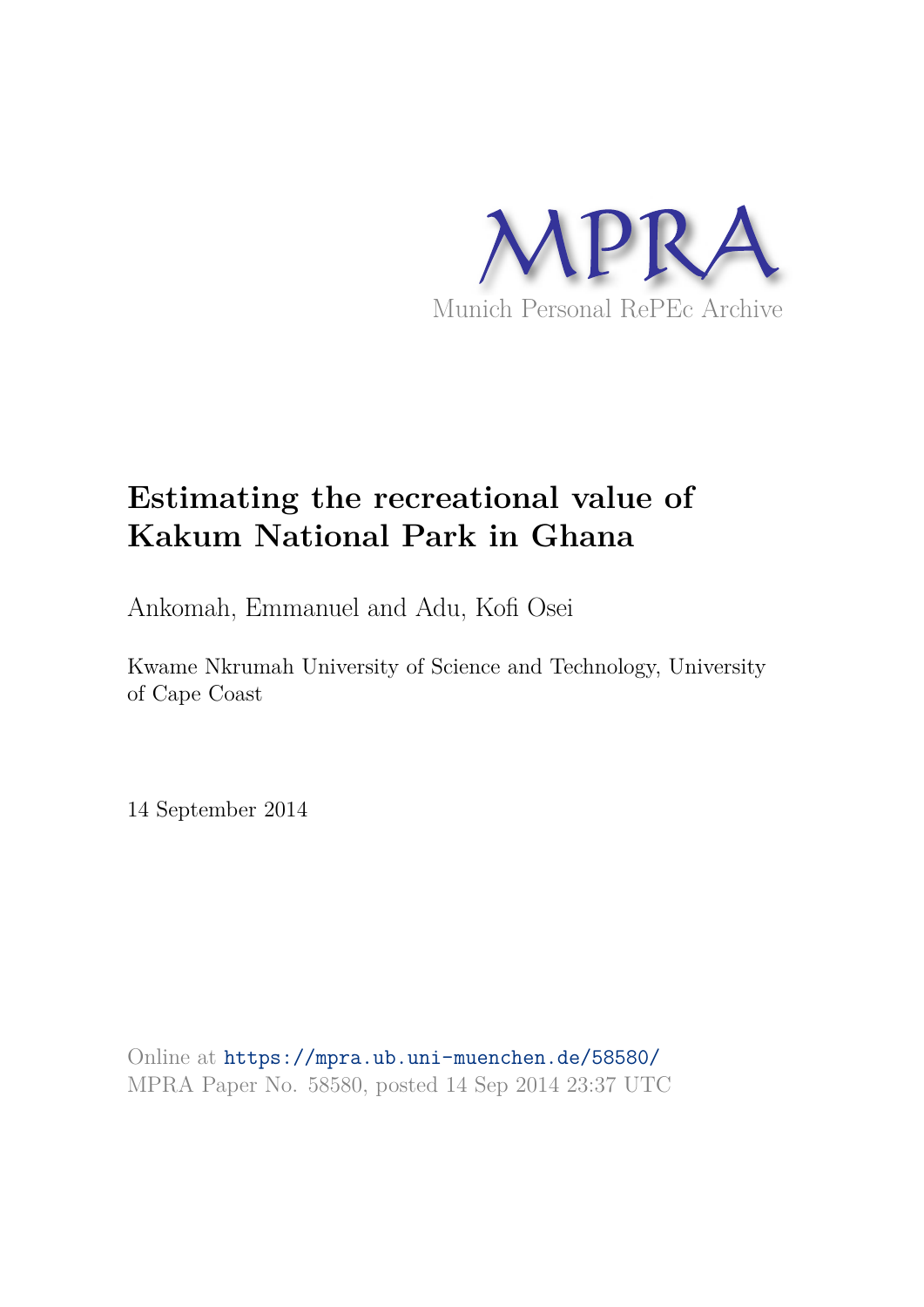## **ESTIMATING THE RECREATIONAL VALUE OF KAKUM NATIONAL PARK IN GHANA.**

#### $\boldsymbol{\mathrm{EMMANUEL\ ANKOMAH}^{1}}$  and KOFI OSEI  $\boldsymbol{\mathrm{ADU}^{2}}$

<sup>1</sup>Department of Economics Kwame Nkrumah University of Science and Technology, Kumasi, Ghana

> <sup>2</sup>Department of Economics University of Cape Coast Cape Coast, Ghana

E-mail: [kofi.adu@stu.ucc.edu.gh](mailto:kofi.adu@stu.ucc.edu.gh) or [kofiaduosei34@yahoo.com](mailto:kofiaduosei34@yahoo.com)

#### **Abstract**

National parks and Conservational area in general play major role in human life. They serve as habitats for animals and insects, protection of water bodies, carbon sequestration, recreational sites, source of income and source of revenue to government. Notwithstanding these benefits there are reports of the destruction and degradation of the natural ecosystem worldwide. This situation has led to serious environmental problems such as loss of biodiversity, global warming, climate change and its attendant effects. If forest reserves come with so many benefits as enumerated above, why then are they being degraded? This study sought to estimate the recreational value of Kakum national park in Ghana. To be

able to give an estimate of the recreational value, an economic valuation technique called the Travel Cost method was applied. The travel cost method is a survey based method that uses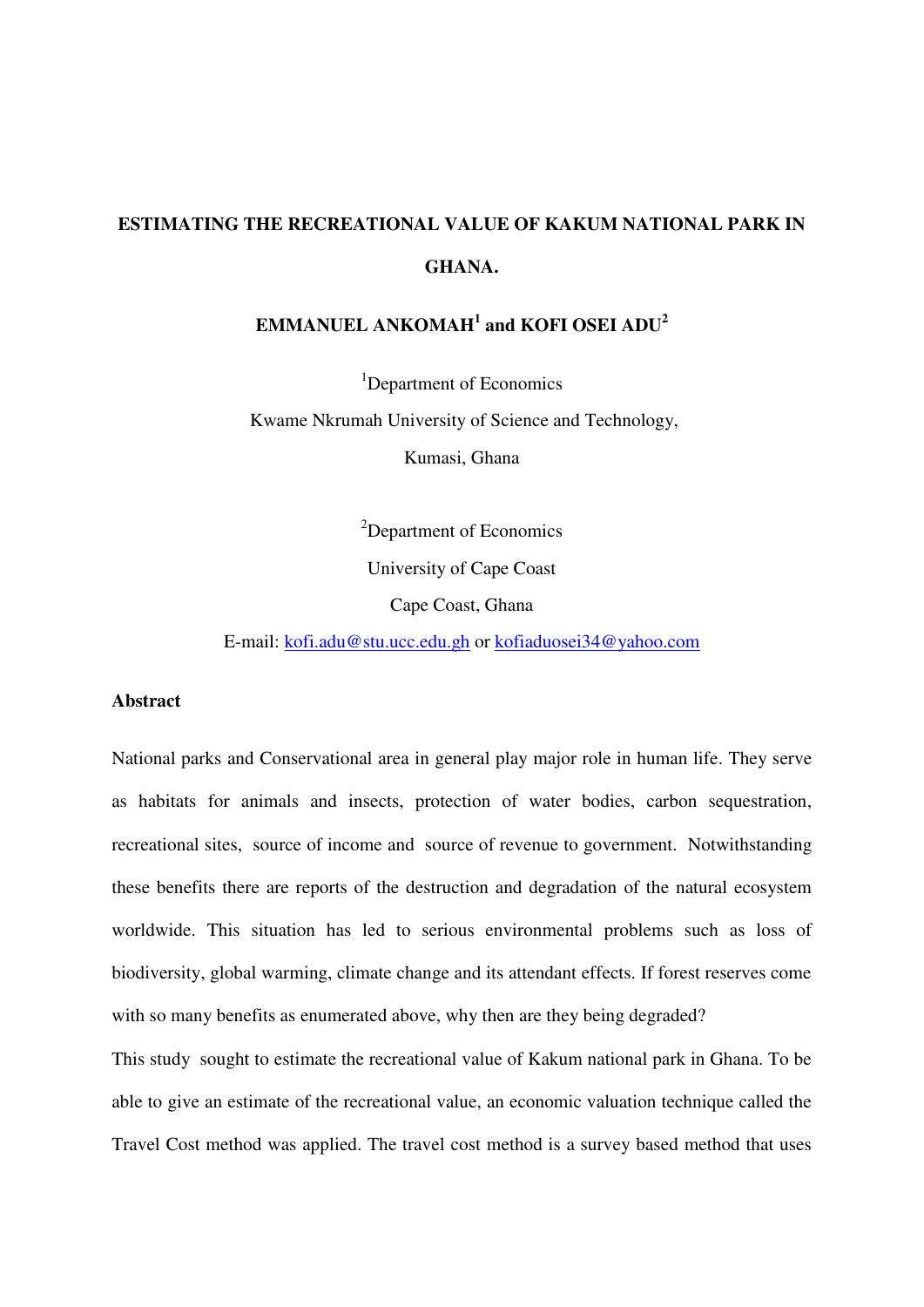the cost of travelling to a site to estimate the demand function for the site. The data used for the study was obtained from 300 visitors to the Kakum National Park from August  $12 - 14$ , 2013. The recreational value of the KNP was estimated to be GH¢981,188 in 2013. Based on the findings, the study recommended the following; increased advertisement of the park, provision of additional facilities at the park and public education on the importance of recreation.

**Keywords: Recreational value, national park.** 

#### **Introduction**

According to Food and Agriculture Organization ( 2011), On average, almost 15 million hectares of forest were lost every year during the 1990s, mostly in the tropics. Thirty five percent (35%) of mangrove forests have been lost in the last two decades (Valiela *et al*., 2001). An estimated eleven percent (11%) of the world's coral reefs has been lost, and an additional 16 percent severely damaged (Wilkinson, 2000). Managed ecosystems such as agricultural lands have also become increasingly degraded.

Ghana is not exempted from this worldwide phenomenon. There are twenty one (21)

 Wildlife Protected Areas (WPAs). These include seven (7) National Parks, six (6) Resource Reserves, two (2) Wildlife Sanctuaries, (1) Strict Nature Reserve and 5 coastal wetlands. Forest resources in Ghana are being depleted at an alarming rate. According FAO (2005), mean annual rate of forest deforestation between 1990 and 2000 in Ghana is 1.7% and it even exceeded the regional deforestation rate of Africa (0.8%), Asia (0.1%) and South America (0.4%). From the country's original forest of 8.2 million hectares at the beginning of the 20th century, only an estimated 1.6 million hectares remain (Green, 1996).

Kakum National park which is one of the seven national parks is not free from not free from these growing threats to forest reserves . The Kakum National park is not free from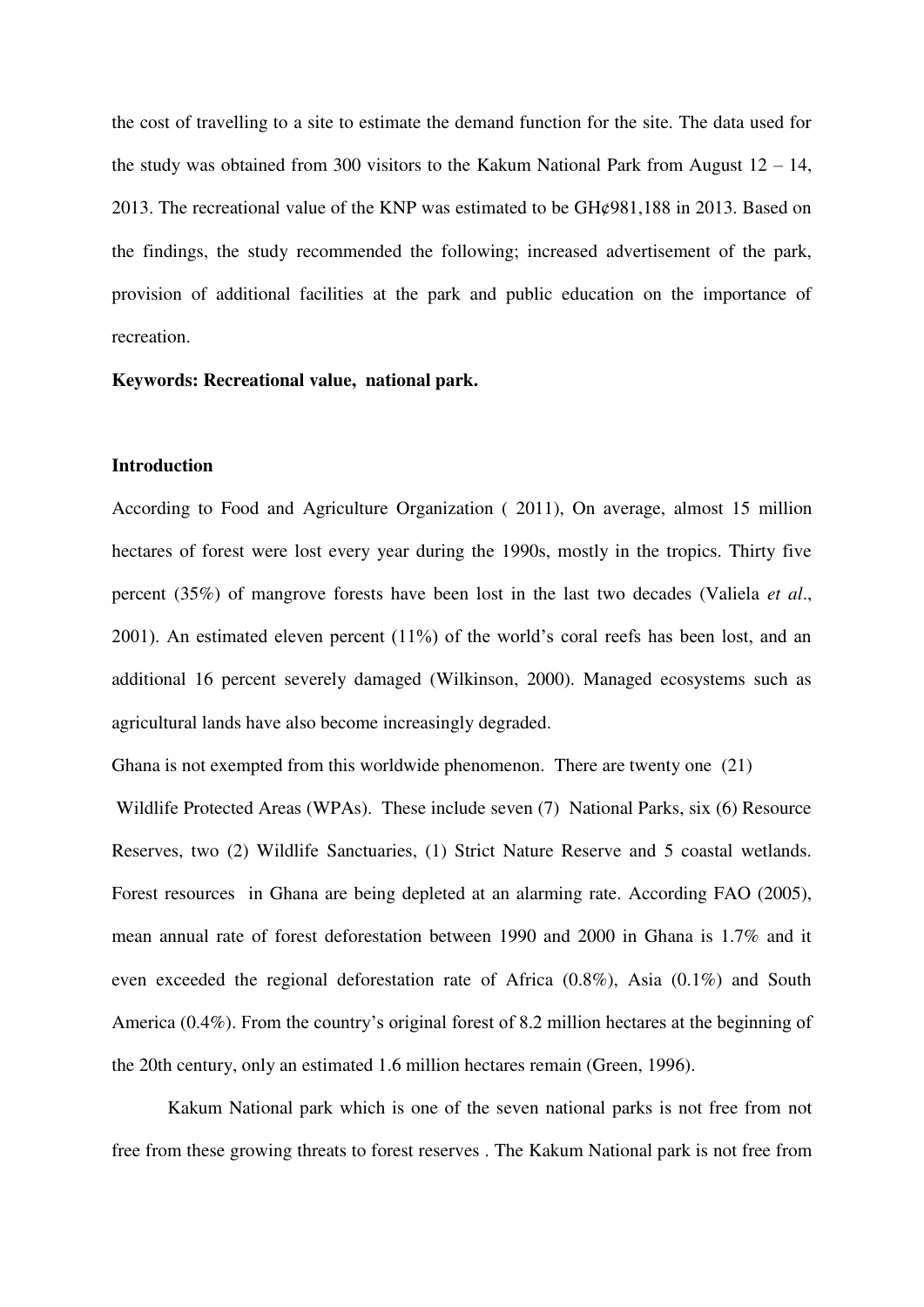these growing threats to forest reserves. The threats facing the park relate to , land encroachments, chainsaw operation and poaching of which visible proof has been recorded in the form of camps, empty matchboxes, pieces of rubber tyres, used carbide, gunshots and cartridges, hunting. forest reserves are being threatened because many people do not know the economic values associated with protected area. In many cases, even the economic values associated with protected areas far exceed the monetary gains and profits from the direct exploitation of forest resources in formal markets.

There is a high probability of underestimating and undervaluing forest resources because many goods from the natural environment are not traded in markets and so have no market price . The results of this undervaluation is thus a contributing factor to the current patterns of forest use being witnessed globally and locally, that is ,the conversion of natural systems to other land uses on the basis of perceived higher financial gains associated with such activities. How do we then get the recreational value of these protected areas so as to forestall this undesirable phenomenon of converting forest reserves to other land use? The purpose of this study is to estimate the recreational value of Kakum National Park in Ghana.

#### **Objective of the study**

The general objective of the study is to estimate the recreational value of the Kakum National Park. Specifically, the study seeks to

- 1. Analyze the factors affecting recreational visits to Kakum National Park.
- 2. Estimate a recreation demand function for the Kakum National park.

3. Estimate visitor's consumer surplus for making recreational trip to the Kakum National Park.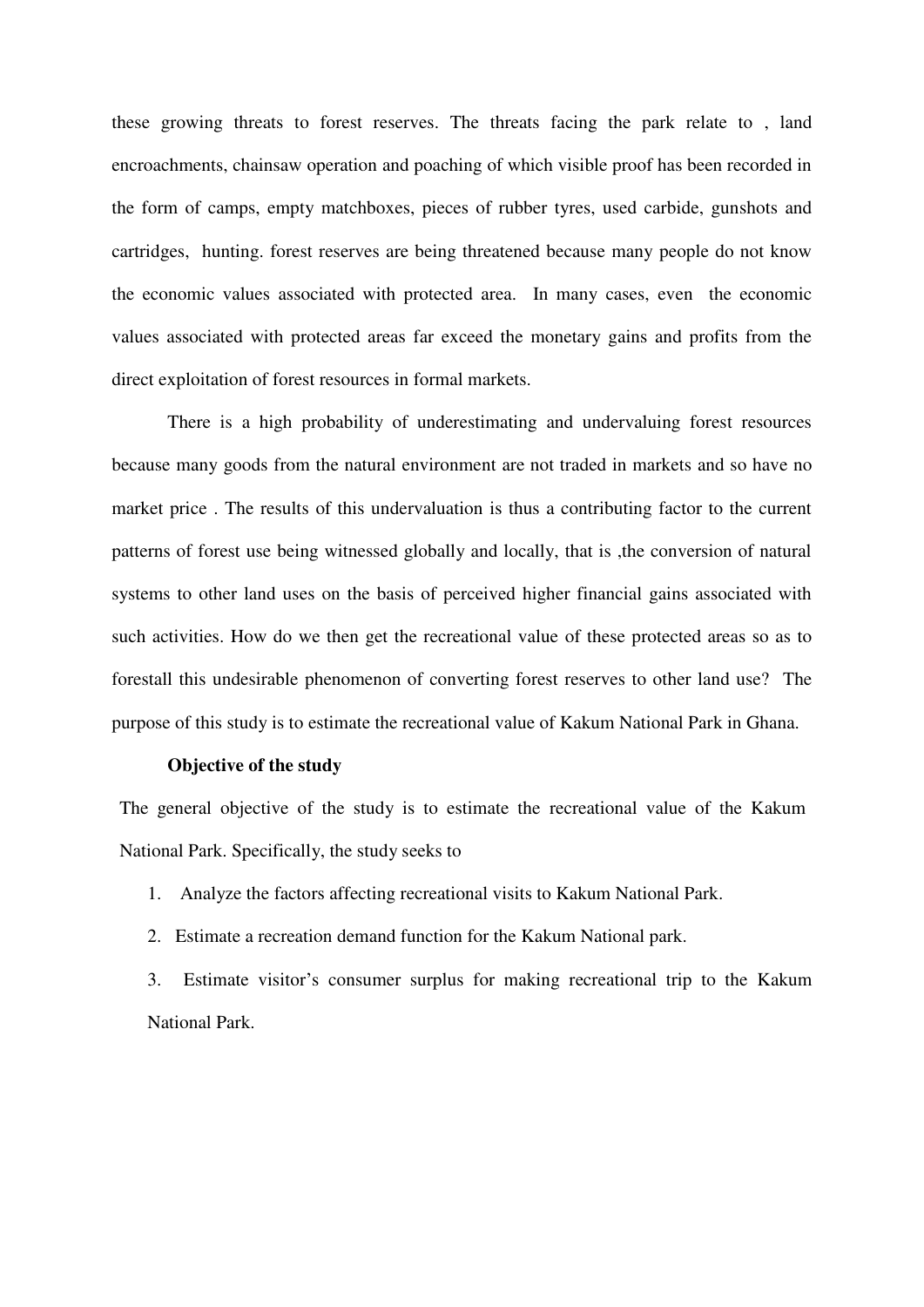#### **METHODOLOGY**

#### **Sample and Sampling Technique**

The population for the study was all visitors to the Kakum National Park. The sampling unit here was each individual visitor within the population. It was virtually impossible to investigate each member of the population. It would have been time consuming and very costly to investigate the entire population. For that matter, it was essential to have a sample that was representative enough of the population. To achieve the objectives of the survey, the exit poll sampling method was used. That is, visitors were given questionnaires as they returned from their experiences with the park's facilities. In this case, all visitors to the KNP during the data collection period had equal chance of being part of the sample. The data collection period was from August 12-14, 2013.

The sample size was calculated using Slovin's Formula which is written as

$$
n = N / (1 + Ne2)
$$

Where  $n =$  Number of samples,  $N =$  Total population and  $e =$  Error tolerance

On a typical day, the number of visitors to the KNP can be as high as 1000. This gives a total of 3000 visitors to the park within the 3 days survey period. Therefore, with a confidence level of 95% and 5% margin of error, the sample size was calculated as

 $n = N / (1 + Ne<sup>2</sup>) = 3,000 / (1 + 3000 * 0.05 2) = 352$  visitors.

#### **Econometric model specification**

The data collected from the survey was data about the number of visits to the site and their different costs in reaching the site. The cost was then used to derive the demand function for the site. It was expected that the higher the cost of reaching a site is, the lower the amount of visits to the park would be, ceteris paribus. Therefore the demand curve was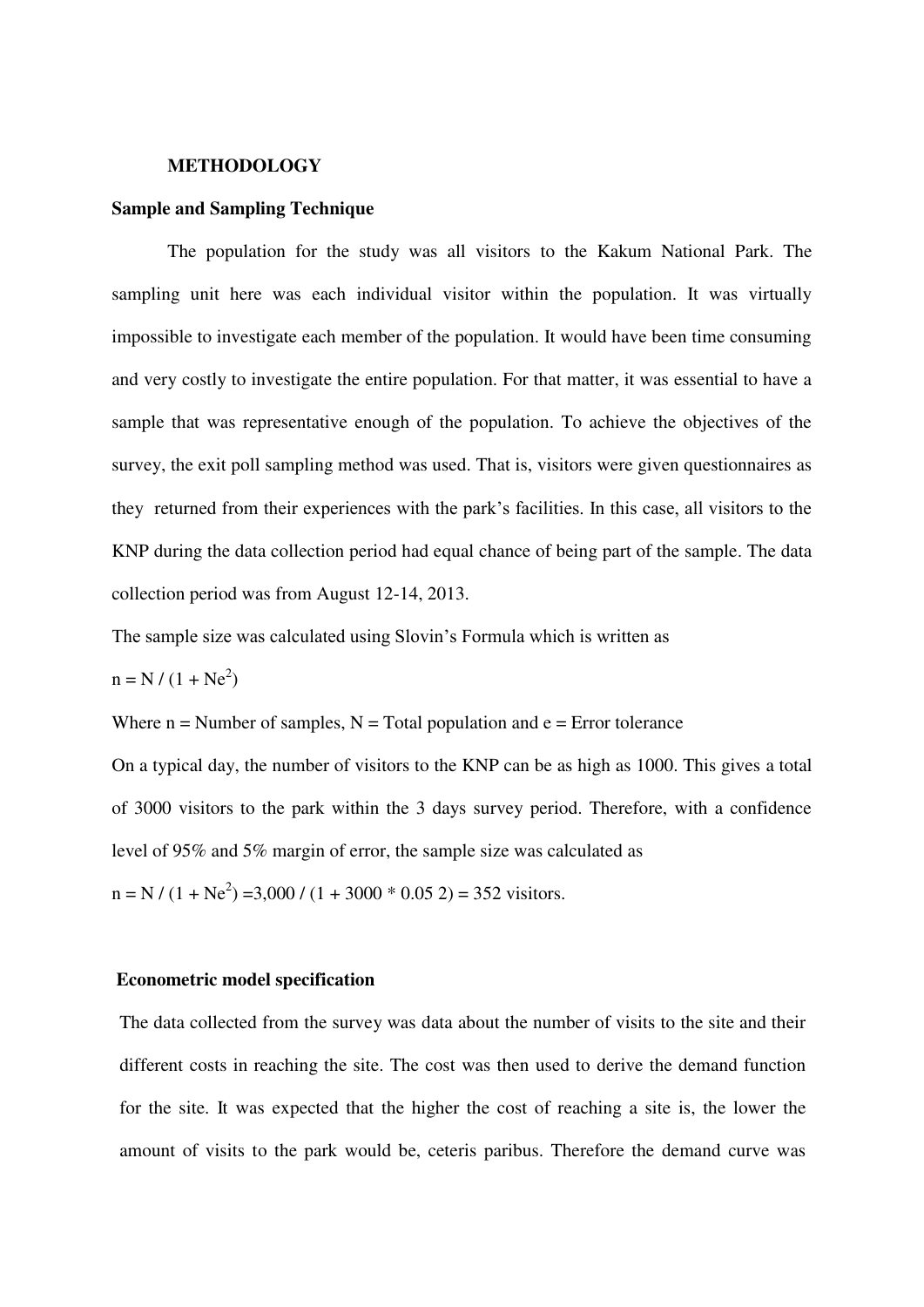expected to be negatively sloped. The trip generating function can be used differently depending on what factors and what method is used. There are two different ways in which the travel cost method can be used; the zonal travel cost method and the individual travel cost method. The Zonal Travel Cost Method (ZTCM) makes its estimations with the help of dividing individuals into different zones of origin, while the Individual Travel Cost Method (ITCM) makes its estimation by using each individual's travel cost. This study used the individual travel cost method to estimate the recreational value of the KNP since the single individual was the object unit. The individual travel cost is able to collect more information and thus provides relatively closer travel cost approximation of the true consumer surplus than zonal travel cost (Willis and Garrod, 1991). Another reason why the individual approach was chosen over the zonal approach was that it can be used for the estimations of the trip generating function with relatively smaller number of observations compared to the zonal approach ( Garrod and Willis,1999). For determining the Trip Generating Function (TGF), multiple regression analysis was made between visits to the site as the dependent variable and visitors' socio-economic, cultural and demographic characteristics which are the independent variables. Mathematically:

V = f(C, X) ............................... (1)

Where V is visits to the site, C is visit costs and *X* represents other socio-economic variables which are hypothesized to explain visits to the site.

There are many common functional forms of the TGF in the literature including linear, semi-log (log-linear) and double log model. There is no consensus in the literature on which of these is the best functional form to employ. Various criteria can be used to choose the functional forms based on: ( 1) theoretical assumptions about the shape of the demand function, (2) the precision with which the travel price coefficient is measured (that is, t -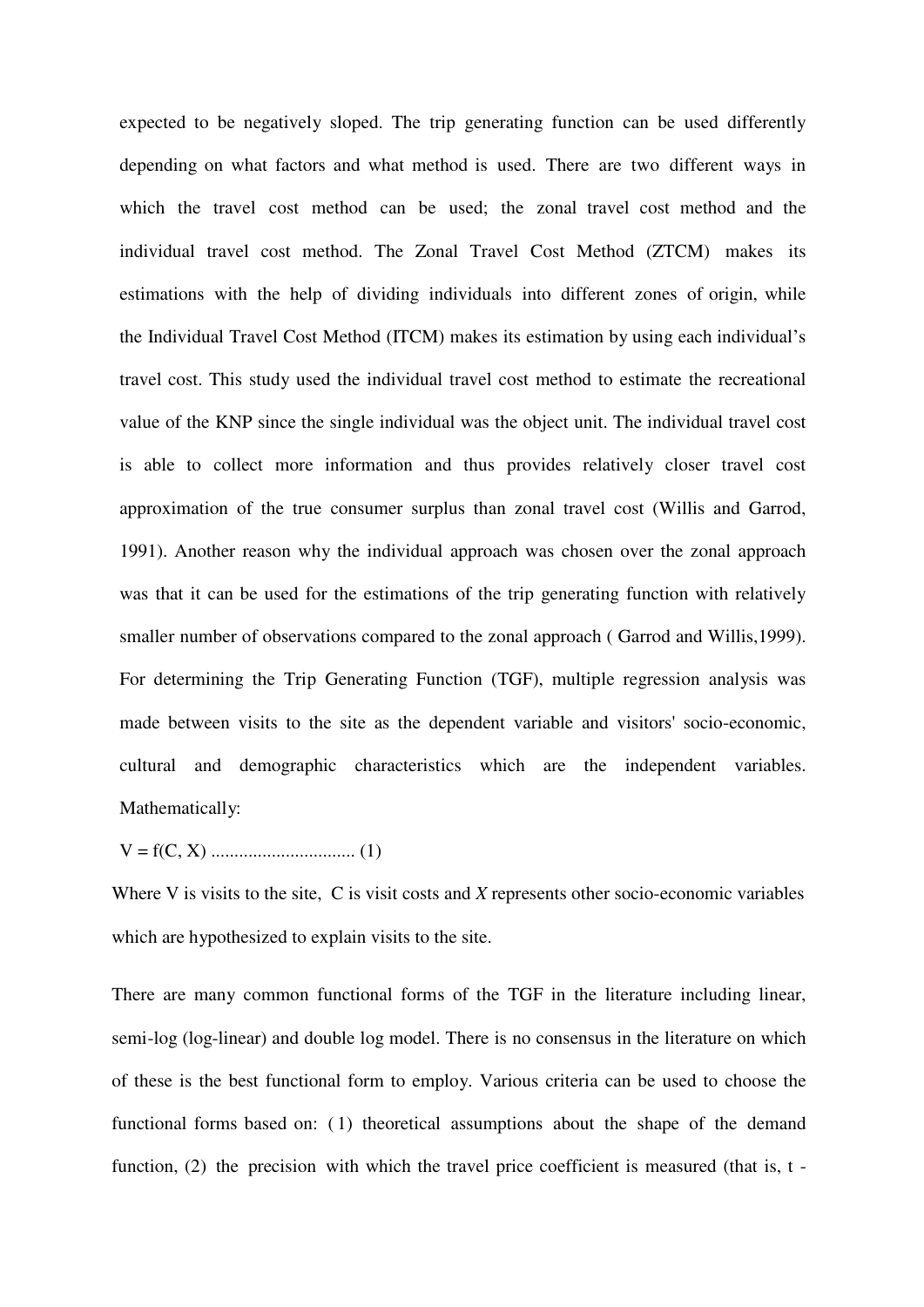statistics) and more general measures such as goodness of fit (that is, R-squared and other measures). Because many of these criteria produce contradictory rankings and because of the lack of consensus, most researchers employ several functional forms in order to see how sensitive this choice is to the final estimate of consumer surplus. The individual travel cost method trip generating function can according to Garrod and Willis (1999) be defined as:

Vij = f (Pij, Tij, Qij, Sj, Yij) ........................................................................... (2)

Where,  $V_{ij}$  is the number of visits made by an individual i to site j,  $P_{ij}$  is the travel cost incurred by an individual i to site j,  $T_{ij}$  is the time cost incurred by an individual i to site j,  $Q_{ij}$  is a vector for the perceived qualities for individual i,  $S_i$  is the characteristics of available substitute sites,  $Y_i$  is the household income of individual i.

This model was adopted and modified for this study as follows:

Vij = f (TCi, AGi, Yi, Edi, ,GDi, MSi, OCi, PQi ) ............................................... (3)

Where,

Vij= Individuals' number of visits. TC = visitors' travel cost.

 $AG = visitor's' age, Y = visitor's monthly income, ED = visitor's level of education, GD =$ visitor's gender,  $MS = visitor's$  marital status,  $OC = visitor's$  occupation, ,  $PQ = perceived$ quality of the park.

The specific econometric model that was used to describe the relationship between individual visits per year and the travel cost as well as other explanatory variables is given by:

$$
V = \beta_0 + \beta_1 TC + \beta_2 AG + \beta_3 Y + \beta_4 ED + \beta_5 GD + \beta_6 MS + \beta_7 OC + \beta_8 PQ + \varepsilon_i
$$
 ......... (4)

Where the βs are the parameters of the regression and all other variables are as defined.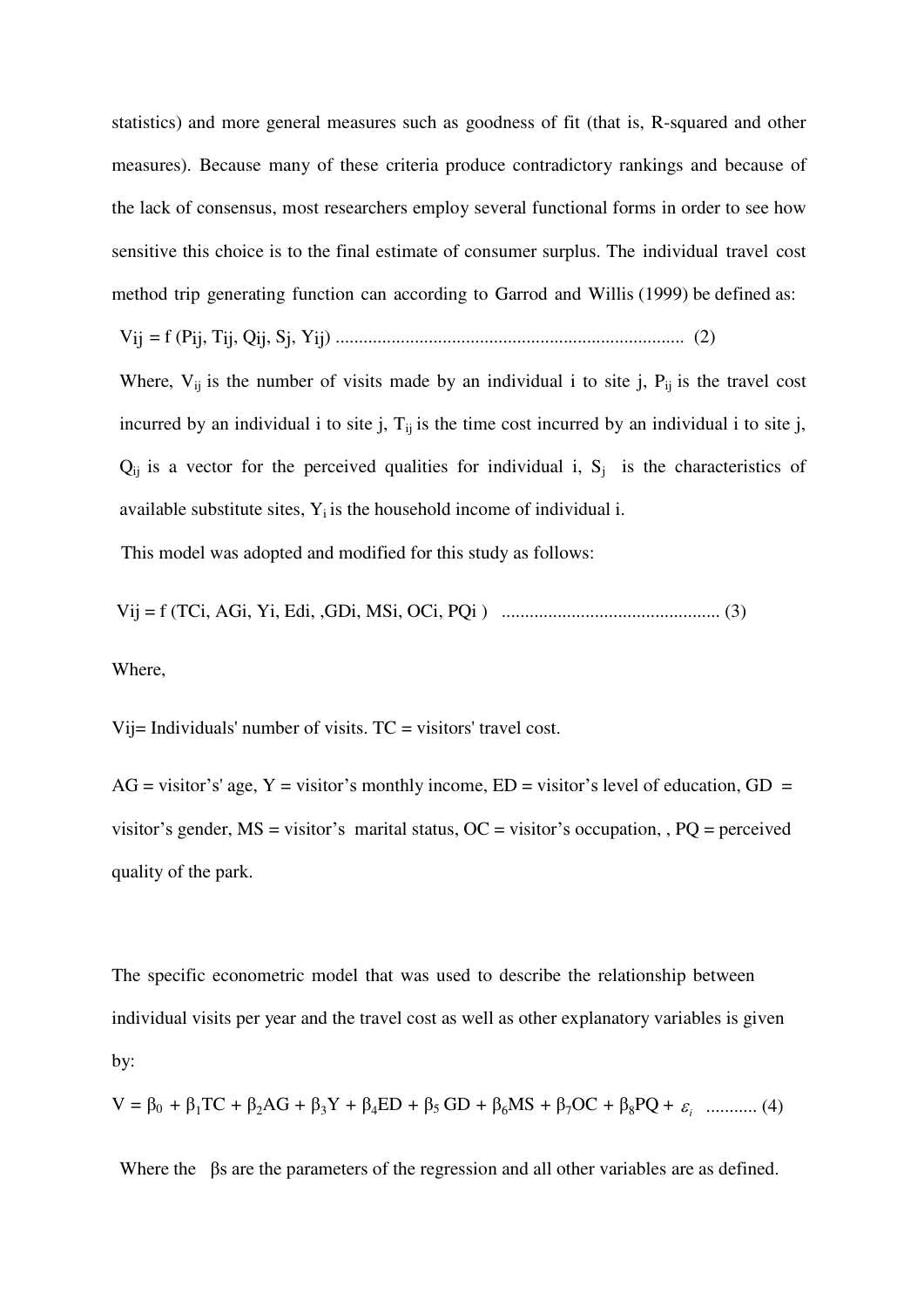#### **Results and Discussion**

Three hundred respondents completed their questionnaires and so analysis was based on the three hundred respondents. Out of the 300 respondents, 162 representing 54% were females and 138 (46%) were males. With regard to the age variable, the modal class was those between the ages of  $18 - 28$  (43.7%) 50 0f the respondents, representing 16.7% were below 18years, 47 (15.7%) or the respondents were between the ages of 29-39.14.7% (44) of the respondents were between 40-49years, 7.7% being between 50-59years just 5 out of the 300 respondents having ages from 60 and above. From table 4.2 it can be seen that about 228 out of the 300 respondents are below the 30years.This result is consistent with our intuitive expectation that young people travel to long distances to recreate in recreation sites.

The study revealed that out of the total respondents 162 were Ghanaians and remaining 138 were foreigners. These foreigners were Europe, North America, Asia and other African countries like Nigeria, Liberia, the Gambia and South Africa.

 The study further indicated that out of the 162 Ghanaian respondents, about 70 of them representing 43.2% came from the Greater Accra region, 34 respondents (21%) from the Ashanti region, and 30 of them (18.5%) from the central region. 17 of the respondents (10.5%) came from the Eastern region, and 11 of them from the western region. There were no respondents from the three northern regions, the Volta and the Brong Ahafo regions.

#### **Regression Results**

Since the data for the dependent variable are integers, truncated below one visit per year, equation estimation by OLS regression is inappropriate. The regression slopes estimated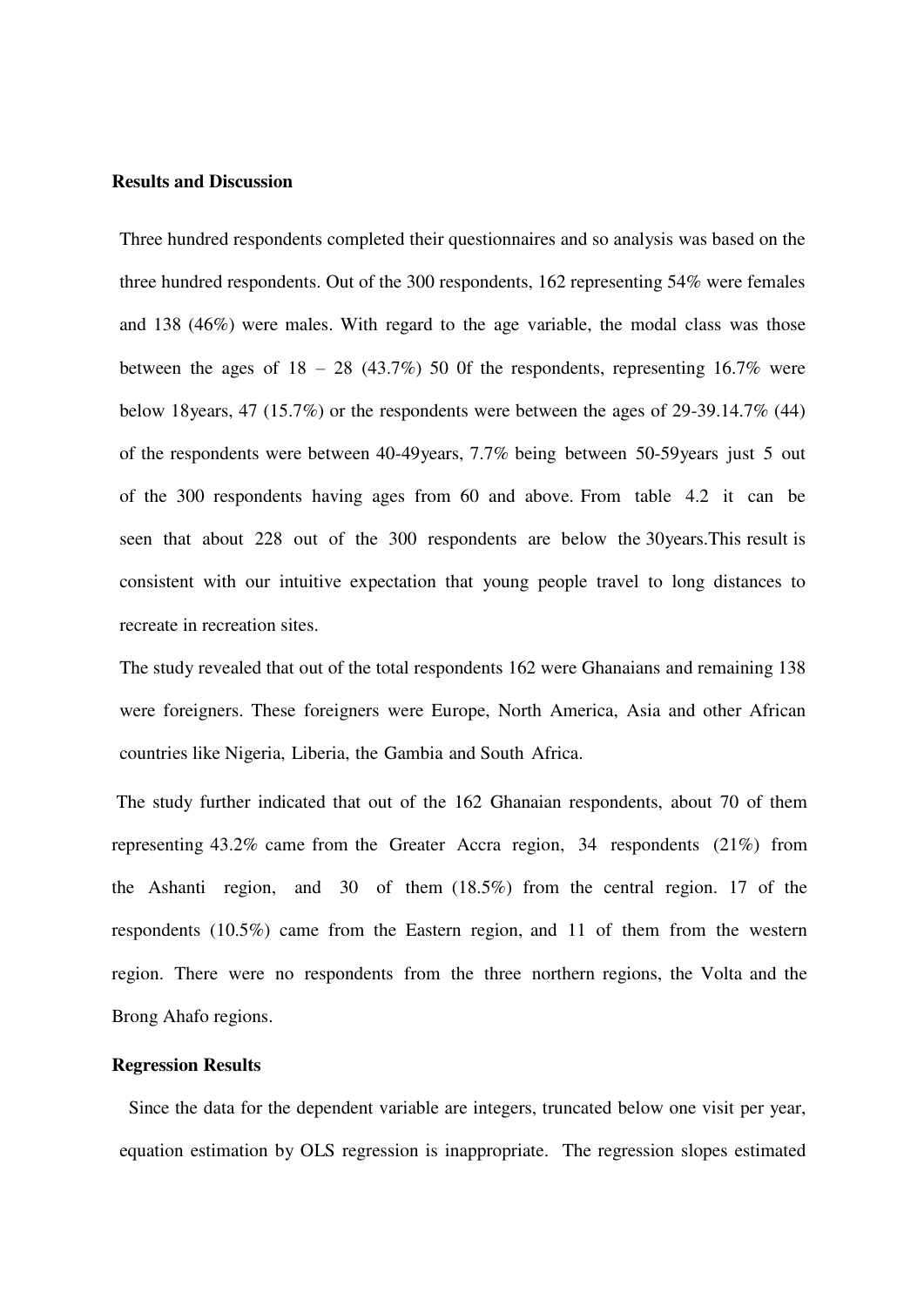by OLS will be biased toward zero when the dependent variable is truncated (Madalla, 1983 as cited in Mahmud, 1998). The result is that the least squares method understates price elasticity and overstates consumers' surplus. Price elasticity is defined as (in this case) the percentage change in quantity demanded (trips) caused by a one percent change in money trip price (travel cost).

The most appropriate estimator then, in this case is either the truncated Poisson regression model or the truncated negative binomial regression model. Since there were no zero values in the number of visits, the zero – truncated estimates were used. The results for the robust zero truncated negative binomial regression is as presented in Table 1. The robust was added to deal with any possibility of heteroscedasticity.

| variable                            | coef.     |                    | std. Err              | p-value                  |
|-------------------------------------|-----------|--------------------|-----------------------|--------------------------|
| <b>TC</b>                           | $-0.458$  |                    | 0.242                 | 0.000                    |
| AG                                  | $-0.256$  |                    | 0.336                 | 0.000                    |
| Y                                   | $-0.0239$ |                    | 0.229                 | 0.297                    |
| ED                                  | 0.477     |                    | 0.061                 | 0.000                    |
| GD                                  | $-0.0106$ |                    | 0.041                 | 0.796                    |
| MS                                  | $-0.621$  |                    | 0.0608                | 0.307                    |
| <b>OC</b>                           | 0.139     |                    | 0.034                 | 0.000                    |
| PQ                                  | 0.001     |                    | 0.019                 | 0.951                    |
| cons                                | 0.226     |                    | 0.354                 | 0.523                    |
| Wald chi <sup>2</sup> (8) = 1252.45 |           |                    | $prob > ch2 = 0.0000$ | $/$ lnalpha = -51.69451  |
| Log likelihood = $-261.46982$       |           | alpha = $3.54e-23$ |                       | pseudo- $R^2$ , = 0.3071 |

**Table 1: regression results for zero truncated negative binomial regression**

Writing out the linear equation of the results above gives the following trip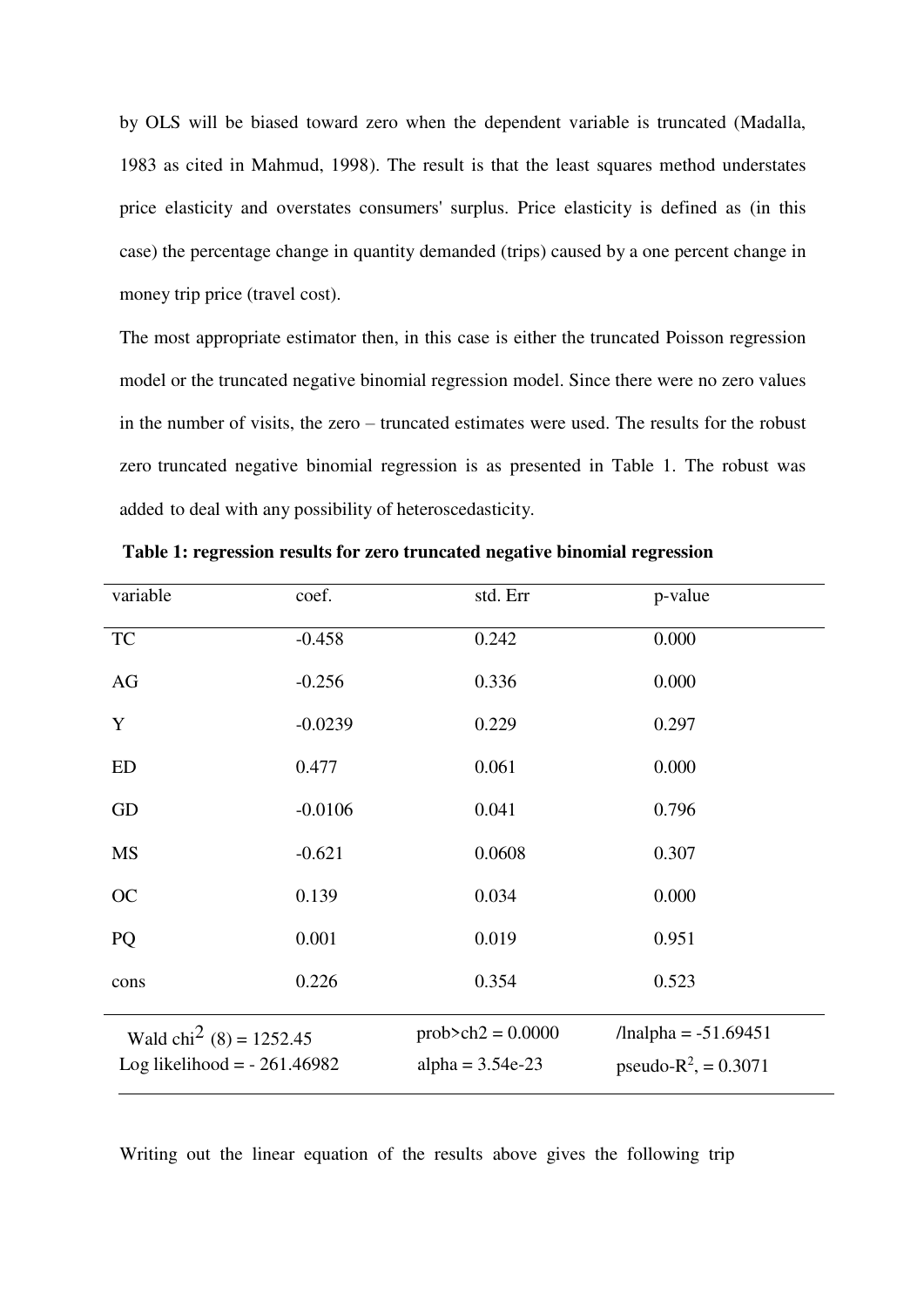VZTNB = 0.2266213 – 0.4583391*TC* – 0.2569318*AG* – 0.0239285*Y* +

#### 0.4779875*ED* + 0.010645*GD* – 0.0621329*MS* + 0.1397136*OC* + 0.0011808*PQ …*.... (5)

The results of the trip generating function estimated using the zero truncated negative binomial regression method seen in the table above shows coefficients of Travel cost (TC), Age (AG), Education(ED), and Occupation (OC) were statistically significant at 1%. The coefficients of the zero truncated negative binomial regression models are not explained directly as OLS estimates. In OLS, they indicate how much would be seen in the dependent variable when there is a unit increase in the independent variables. However, the dependent variable (V) in the truncated negative binomial is a count variable, and the regression models the log of the expected count as a linear function of the predictor variables. We can therefore interpret each regression coefficient as For a standard negative binomial model the exponential (exp) of a coefficient shows the expected change in the dependent variable as a result of a unit change in the predictor, holding all other predictors constant (Tang, 2009).

The negative coefficient of the travel cost (-0.4583391) was as expected. One unit increase in travel cost results in the expected number of visits to decrease by a factor of exp (-  $0.4583391$ ) =  $0.63233$ . In other words, the value of the coefficient for travel cost,  $(-$ 0.4583391), suggests that the log count of visits decreases by 0.4583391 for each cedi increase in travel cost. The value of the coefficient for age, -.0.2569318, suggests that the log count of visits decreases by 0.2569318 for each unit increase in age group. The negative relationship between age and the number of visits shows that as one gets older, the number of visits to the site reduces. Perhaps, older individuals are usually settled, either working or taking up other responsibilities that may not give them enough time for leisure,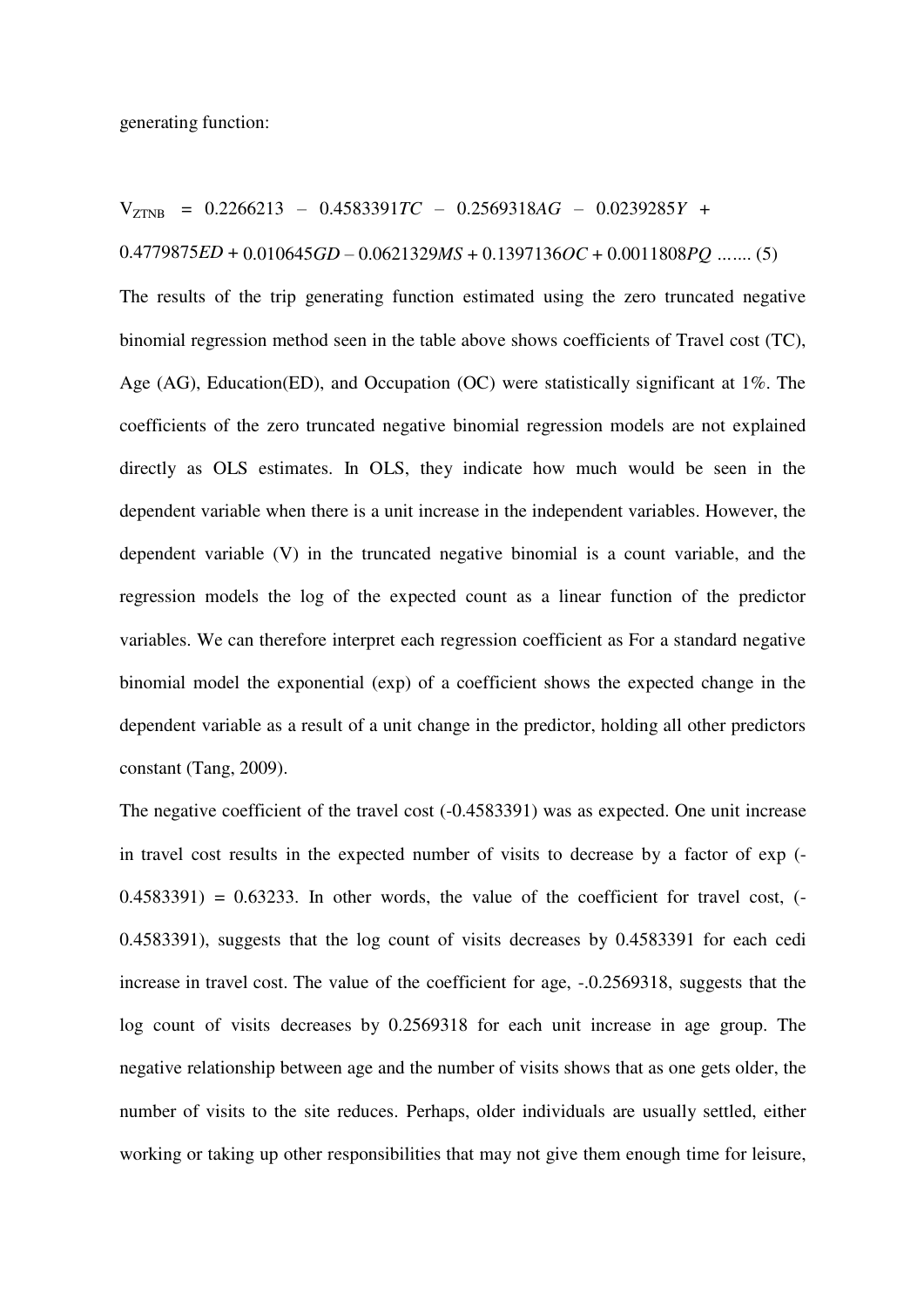whilst younger individuals may not be engaged in a lot of responsibilities. They are usually very active, energetic and have more time for recreation. It is therefore not surprising that about 75% of the respondents were below 40 years. This coefficient as stated previously was statistically significant.

The expected number of visits will increase by a factor of  $\exp(0.4779875) = 1.612825$  as one claims academic leather. The positive relationship between the level of education and the number of recreational visits means, as level of education increases the number of visits made will also increase. The education variable is significant at 1 %. This result confirms the hypothesis that educated people have stronger appreciation for leisure and the environment than the uneducated.

The zero truncated Poisson regression model was also estimated but the results were not so much different from that of the zero- truncated negative binomial regression estimate in terms of the magnitude and signs of the coefficients. In the negative binomial regression estimate, Alpha is the estimate of the dispersion parameter, which can also be obtained by exponentiating /lnalph (Madalla, 1983 as cited in Mahmud, 1998)**.** If the dispersion parameter equals zero, then the data is not over dispersed. If alpha is however significantly greater than zero then the data is over dispersed and are better estimated using negative binomial model. Thus with alpha being 3.54e-23 and approaching zero, it can be said that the data is not over dispersed hence the preference of the results as obtained by the zero truncated negative binomial. Appendix A shows the zero truncated Poisson regression results.

#### **The Demand Function and Consumer Surplus**

The demand function for the Kakum National Park was estimated as

VZTP = 0.2266215 – 0.4583391*TC………………………………. (6)*

The travel cost showed a negative value of 0.4583391, and this is in accordance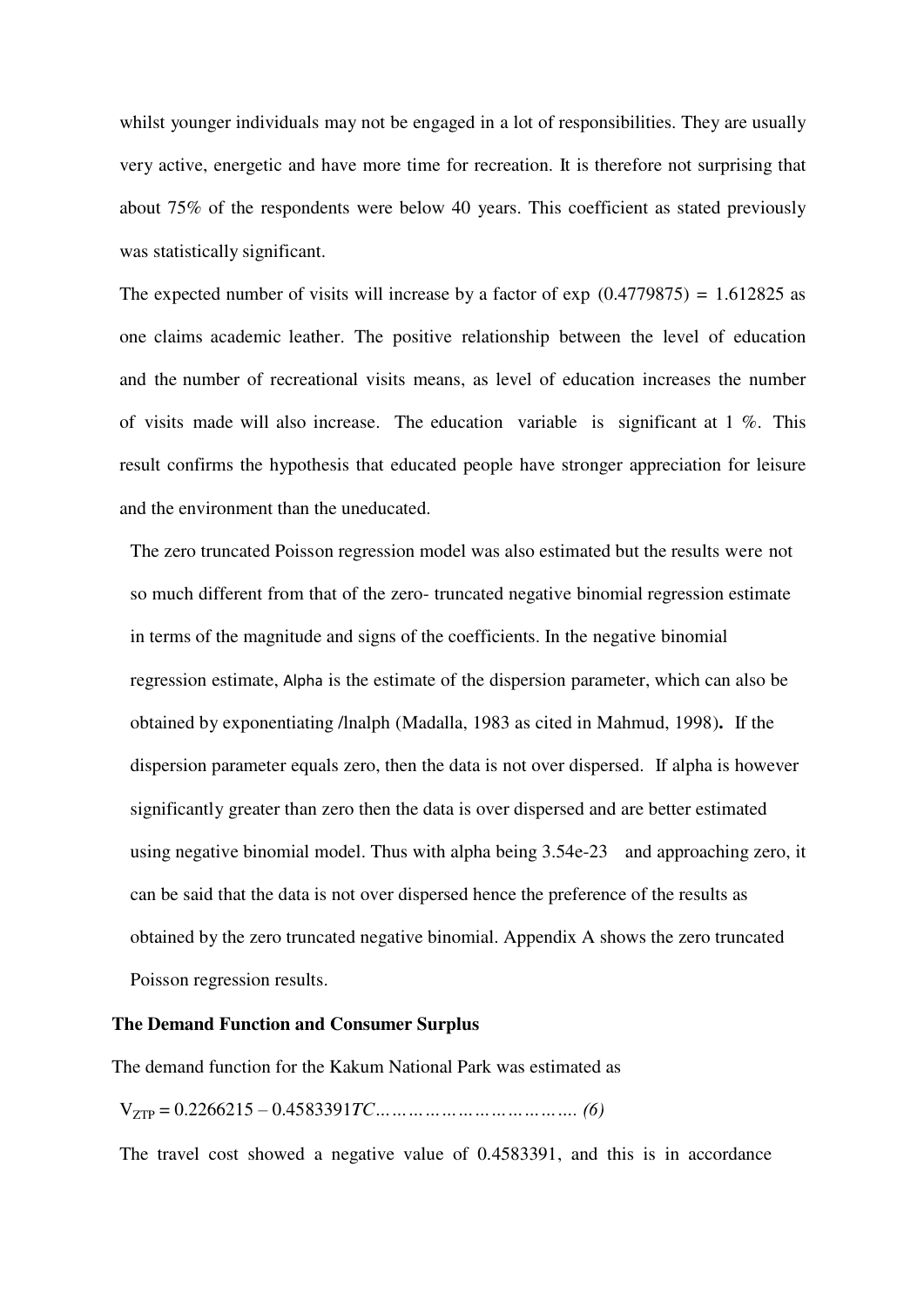with the economic theory. That is the number of visits decrease as the travel cost increase The individual average consumer surplus, according to Garrod and Willis (1990), can be calculated as

Consumer surplus  $=$  Average visits Travel cost Applying  $=$ 

The results in this model gives Consumer Surplus

$$
=1.917=\frac{GH\varphi4.1856.}{0.458}
$$

To obtain the aggregate consumer surplus, the individual consumer surplus of GH¢4.1856 has to be multiplied by the number of annual visits. With the number of visitors to the park reaching 234,420 in 2013, it implies that the aggregate consumer surplus for the KNP in 2013, representing the recreational value in this case, was GH¢981,188  $(GH\varphi4.1856 \times 234,420 = GH\varphi981,188)$ . The figure seem to be very low, and a probable cause for the low consumer surplus could be the high travel cost coefficient, since the consumer surplus is calculated by dividing the average number of visits made to the park by the travel cost coefficient. A high travel cost coefficient will therefore result in a low consumer surplus. It must however be emphasized that this figure represents only the recreational value of the park, excluding the other economic values of the park.

#### **Recommendation**

This study recommends that more advertisement should be made at all levels of schools across the country through magazines so as to increase the appetite of a lot more students and youths to visit the park. Adverts in our local languages on the various radio and television stations across the country can also whip up interest of the uneducated and old men and women to visit the park. On the part of foreigners, the park can be advertised in the social media and through a well administered website. Also brochures on the park and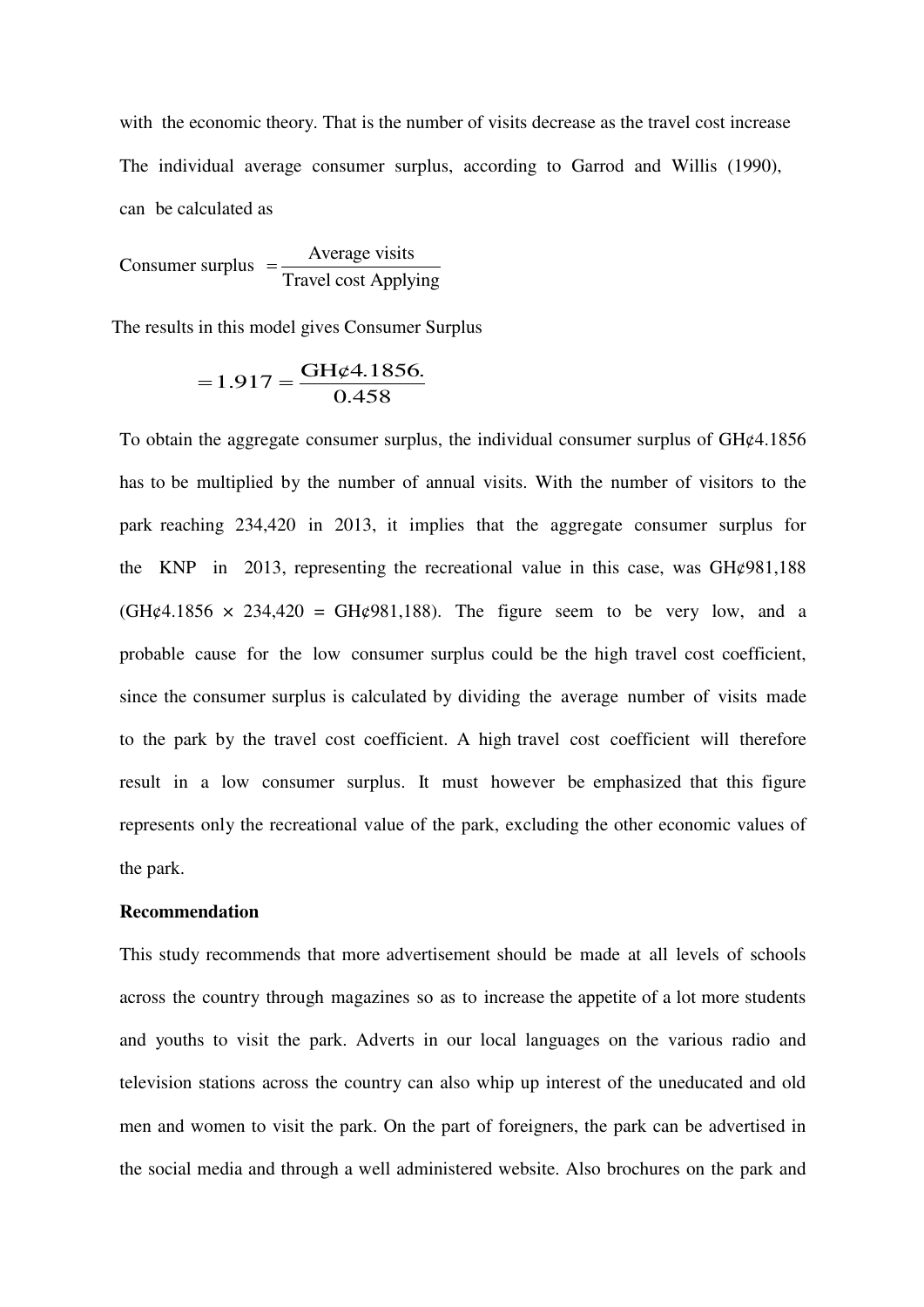other parks in the country can be made and sent to the various embassies of the country worldwide to give more information about the parks in Ghana.

#### **References**

Food and Agriculture Organization (2005). *Global biodiversity assessment*, 2002, FAO, Rome ,127pp.

Food and Agriculture Organization (2011). *State of the world's forest*. FAO, Rome, Italy.

- Garrod, G. and Willis, K. (1999). Economic Valuation of the Environment, Edward Elgar publishing Inc, Northampton Massachusetts.
- Green, D. (1996). Ghana"s forest to disappear by 2010. A publication of the Green earth Organisation. No, 9. Pp 3.
- Mahmud Y. (1998),"Measuring Environmental Benefit of a Recreation site: An Economic Estimate of Sodere Recreation Area," M.Sc. Thesis, Addis Ababa University.
- Tang, T. (2009). *An application of travel cost method to Yuelu Mountain Park in Changsha, China*.Thesis submitted for a M.Sc. degree in Forest Economics, University of Helsinki.
- Valiela I, Bowen J, York J (2001). Mangrove forests: one of the world's threatened major tropical environments. Bioscience 51, 807-815.
- Wilkinson C. 2000. Status of coral reefs of the world. Australian Institute of Marine Science, cape Ferguson, Queensland.
- Willis K.G and Garrod.G. (1991).An individual Travel Cost Method of Evaluating Forest Recreation journal of Agricultural Economics 42:33-42.